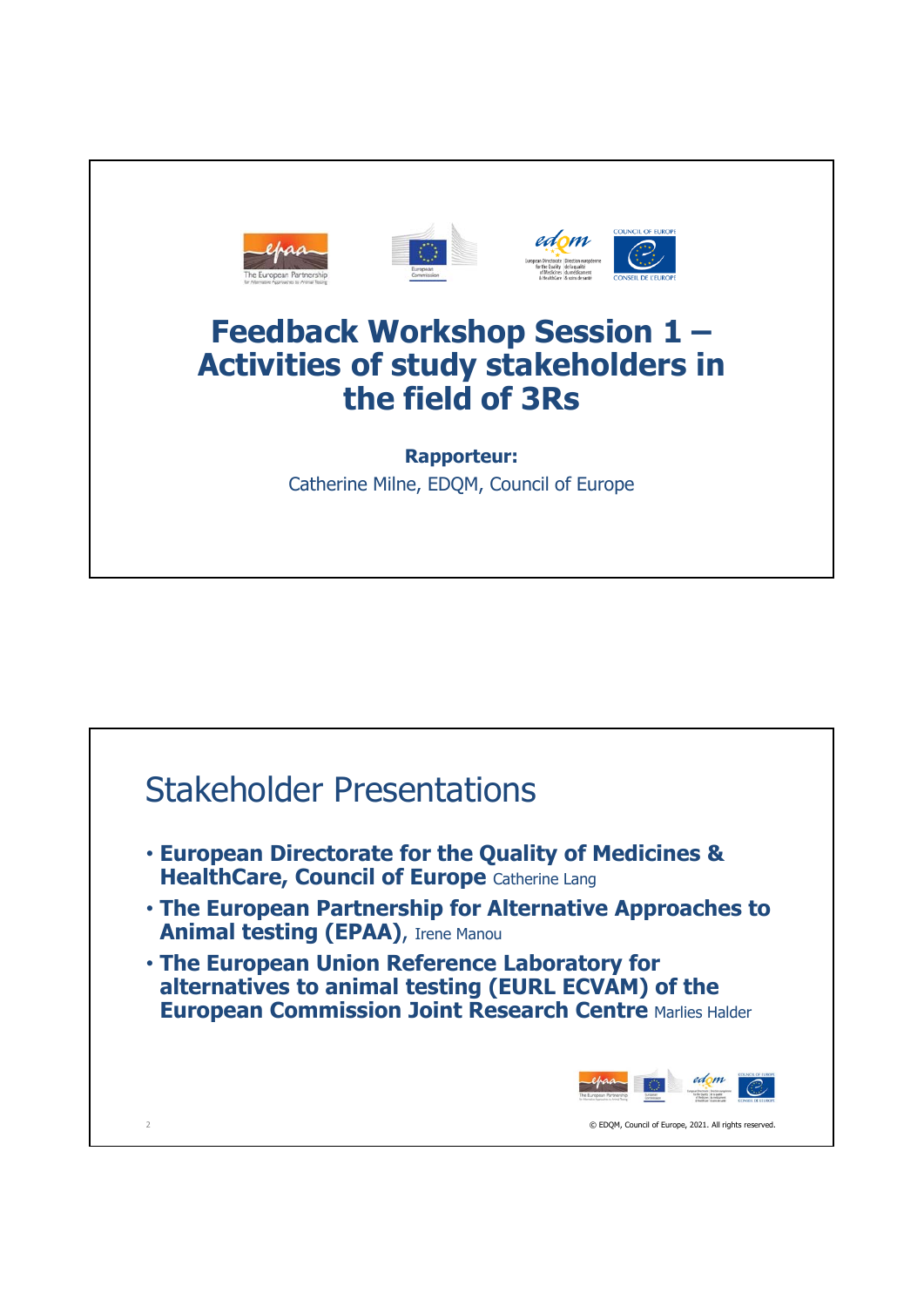

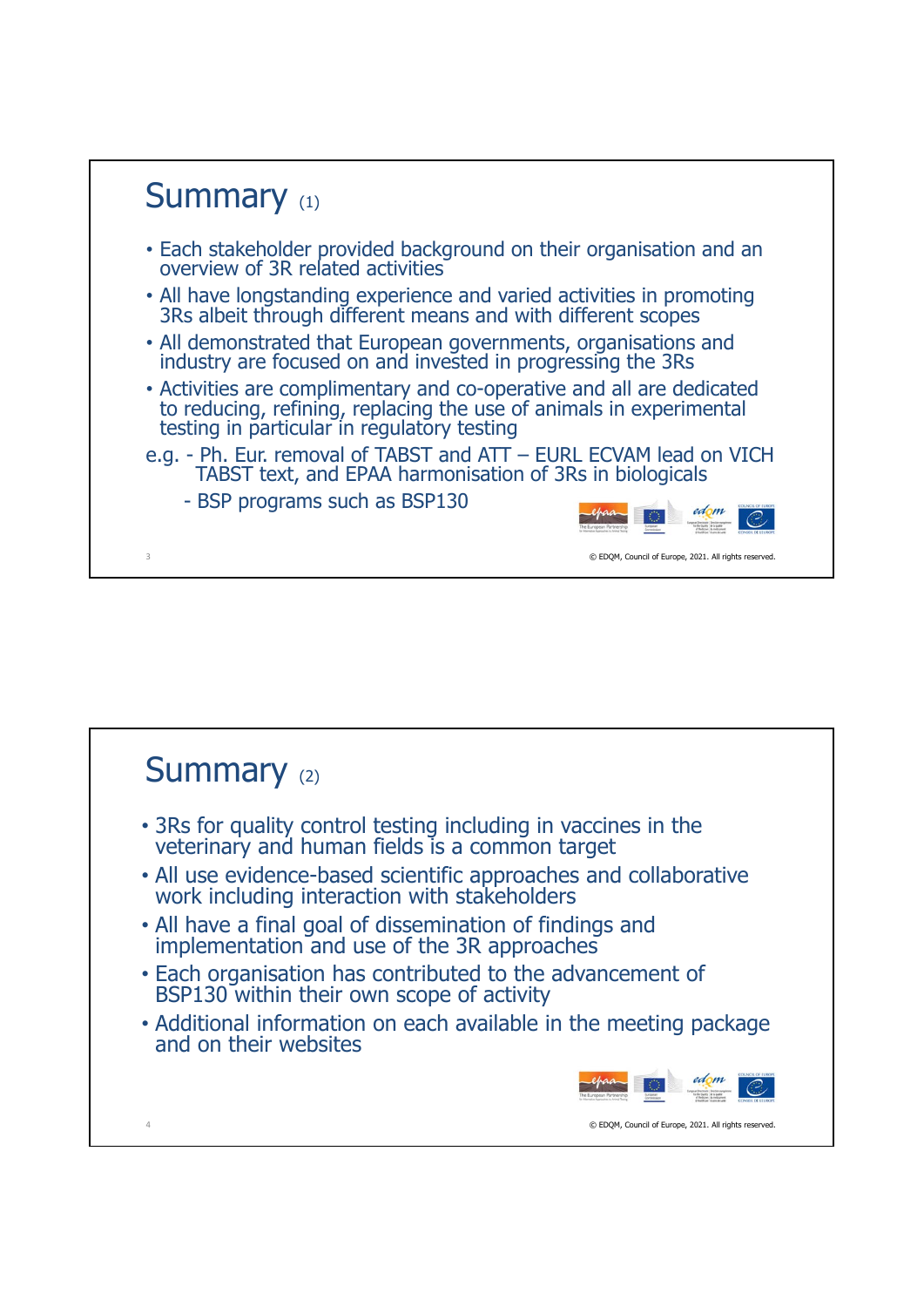

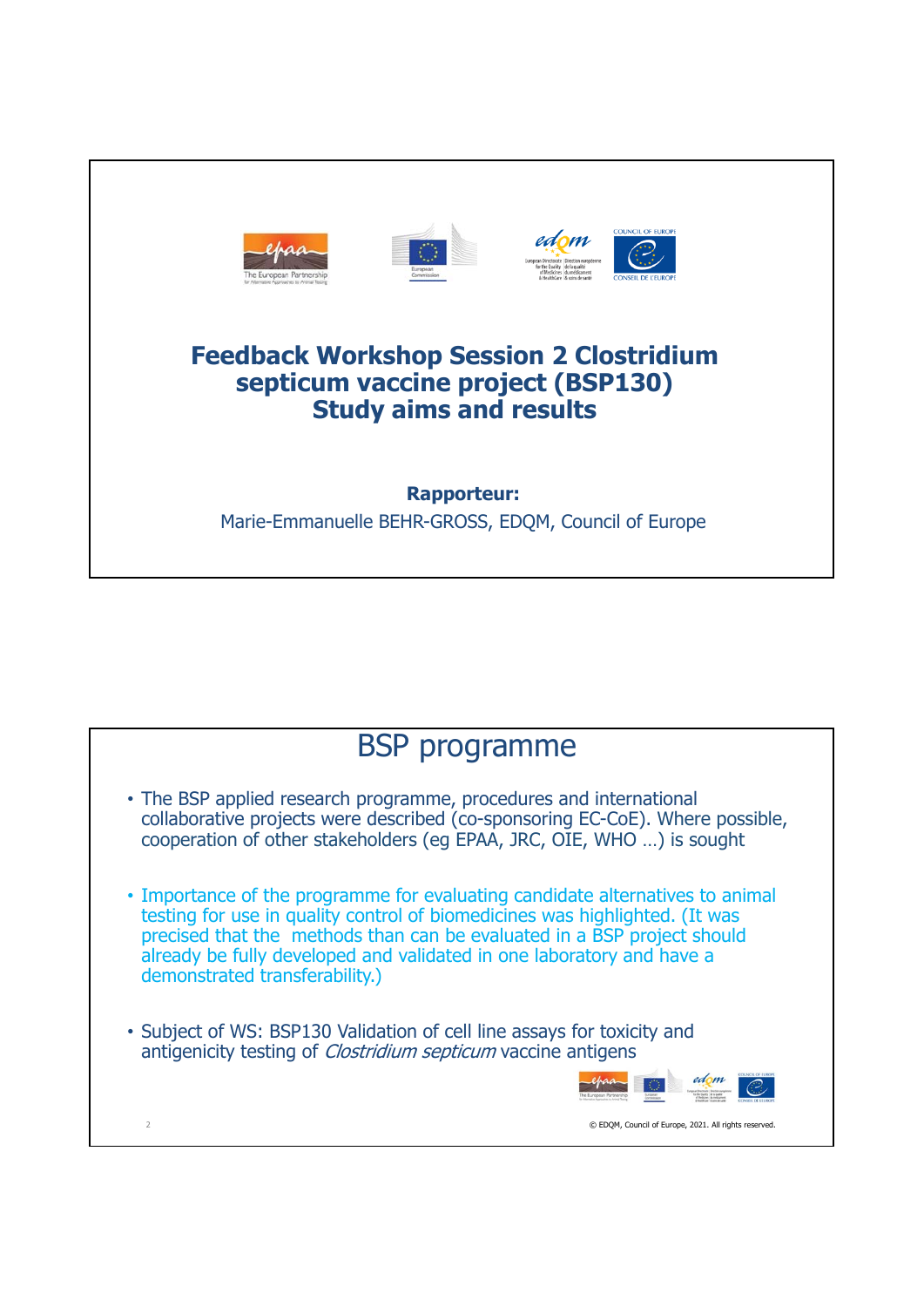

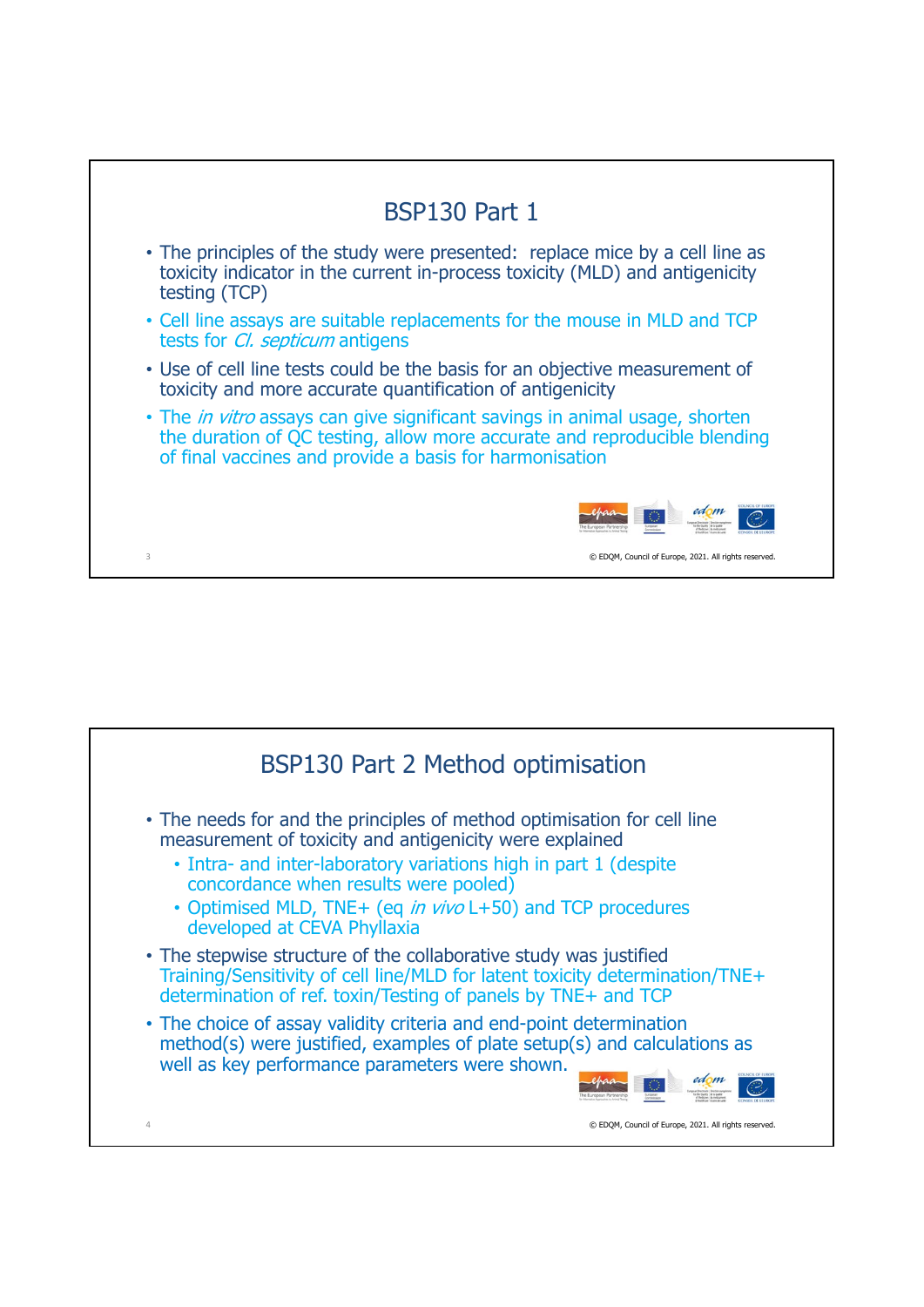

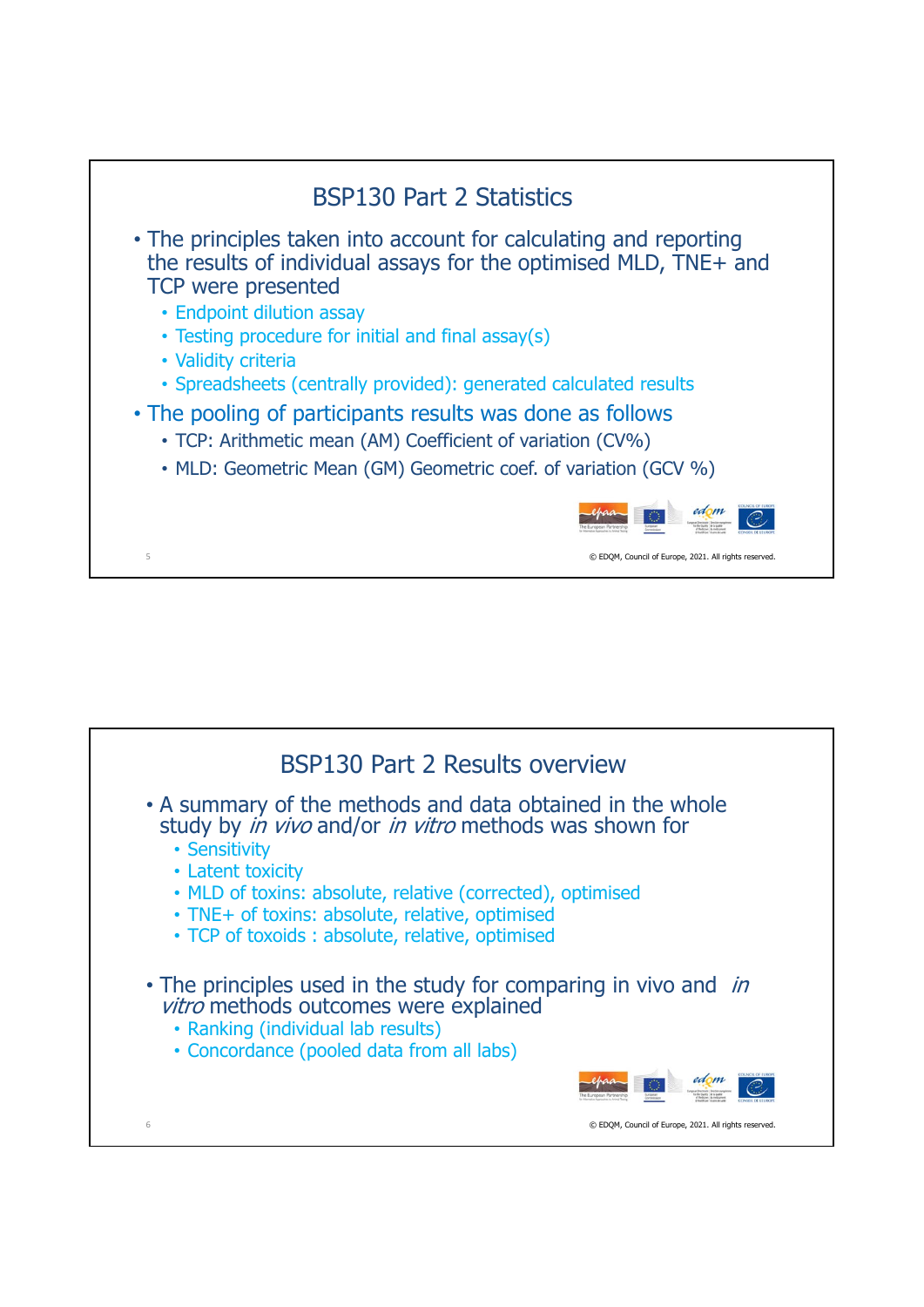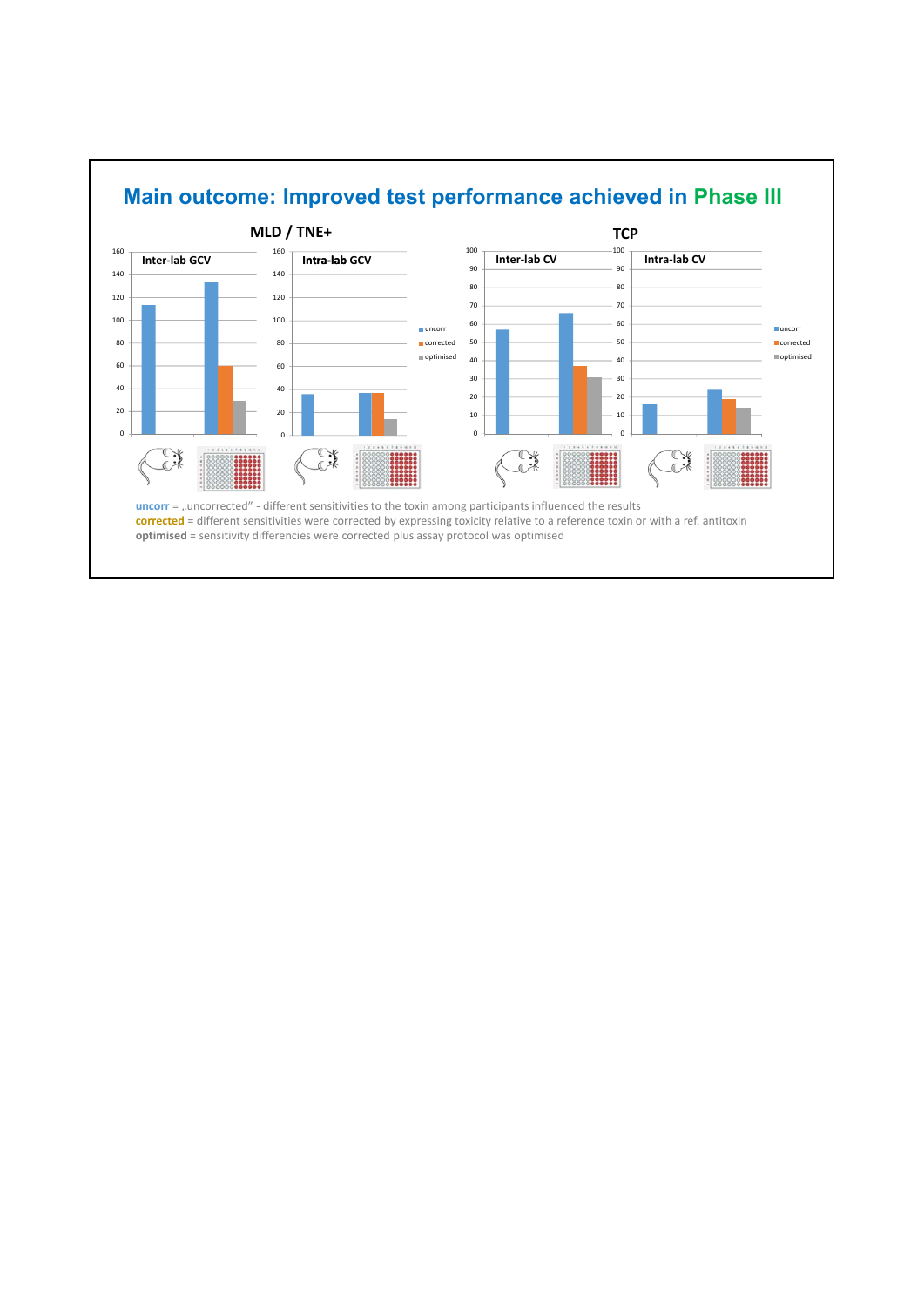

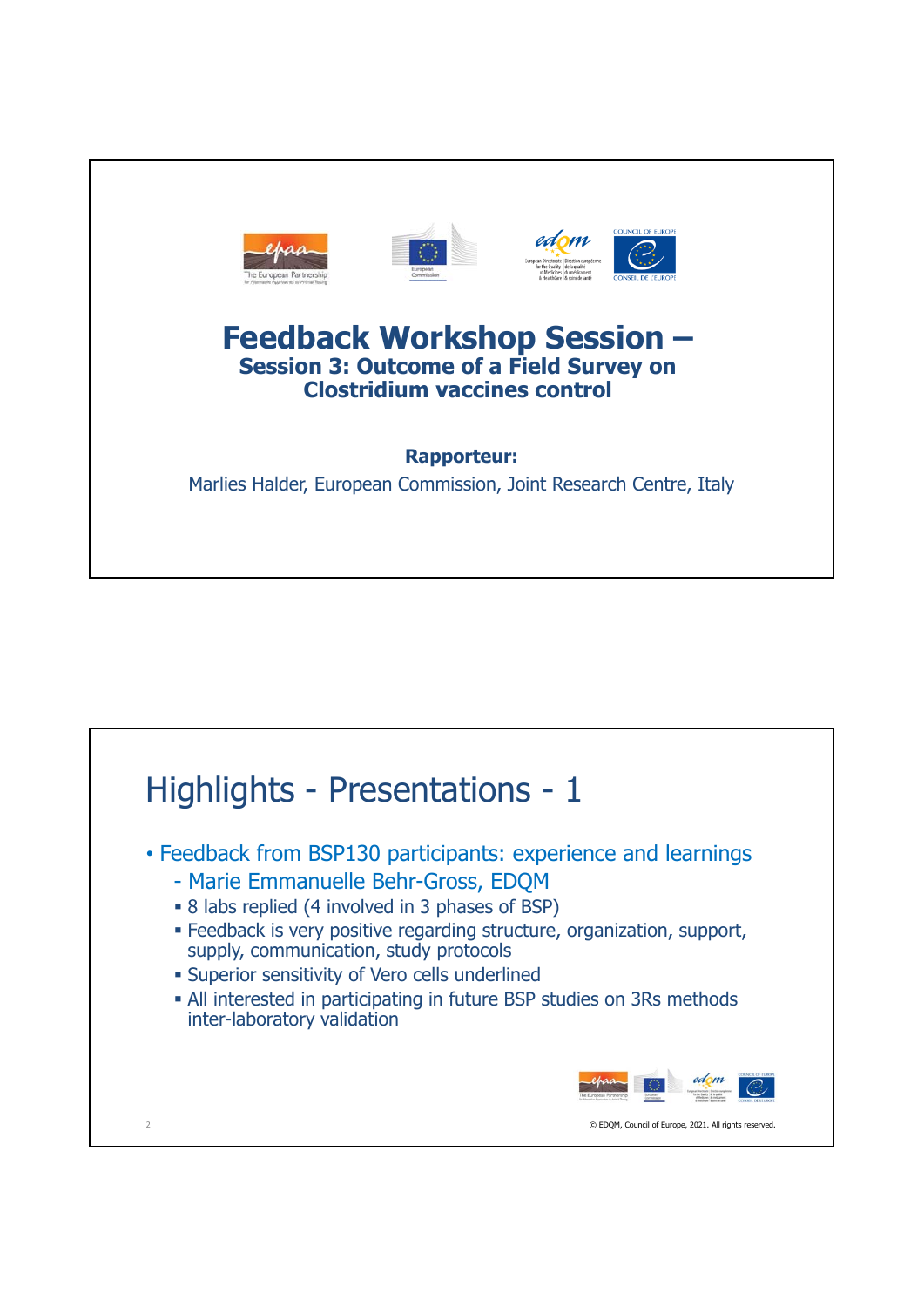

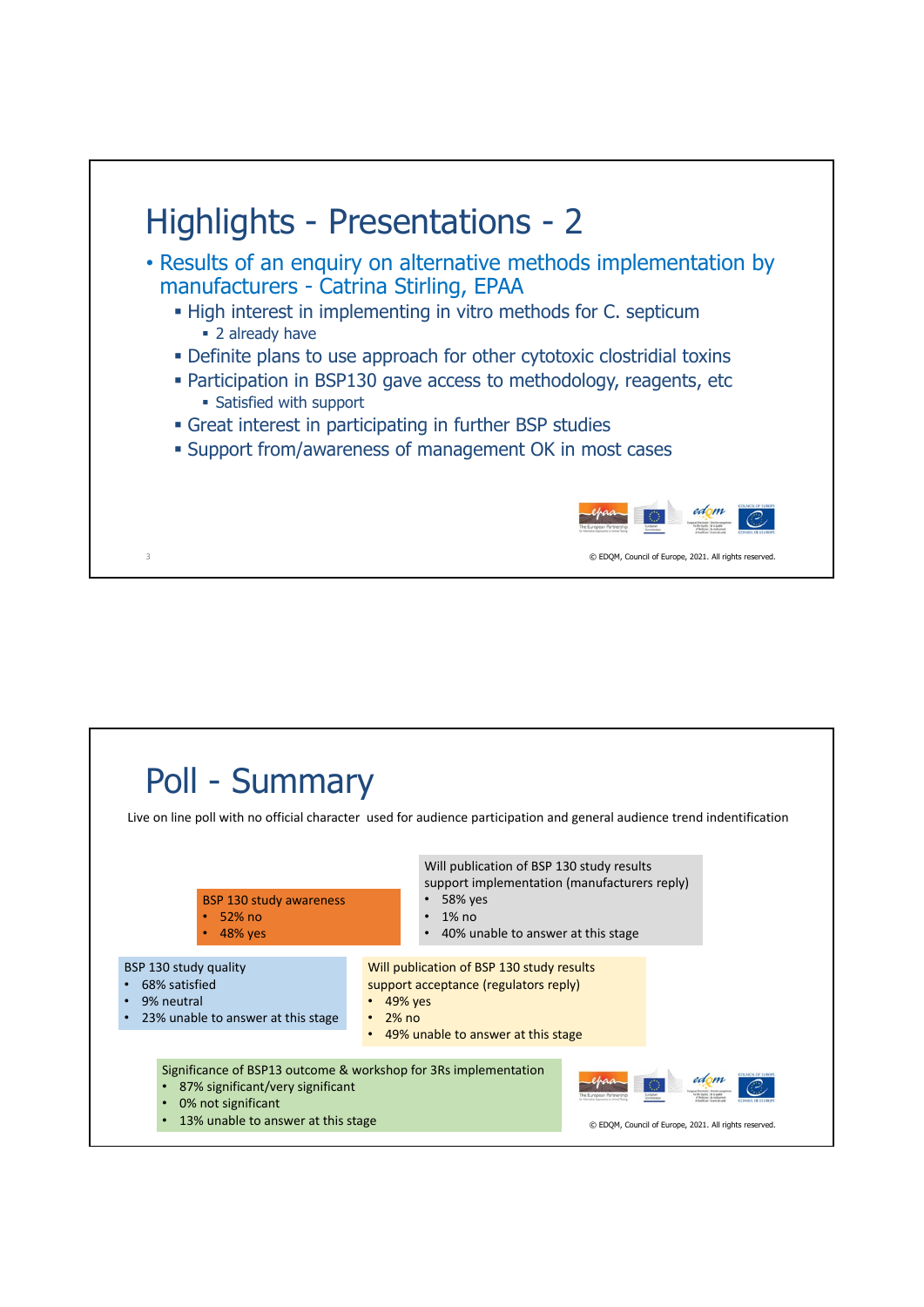

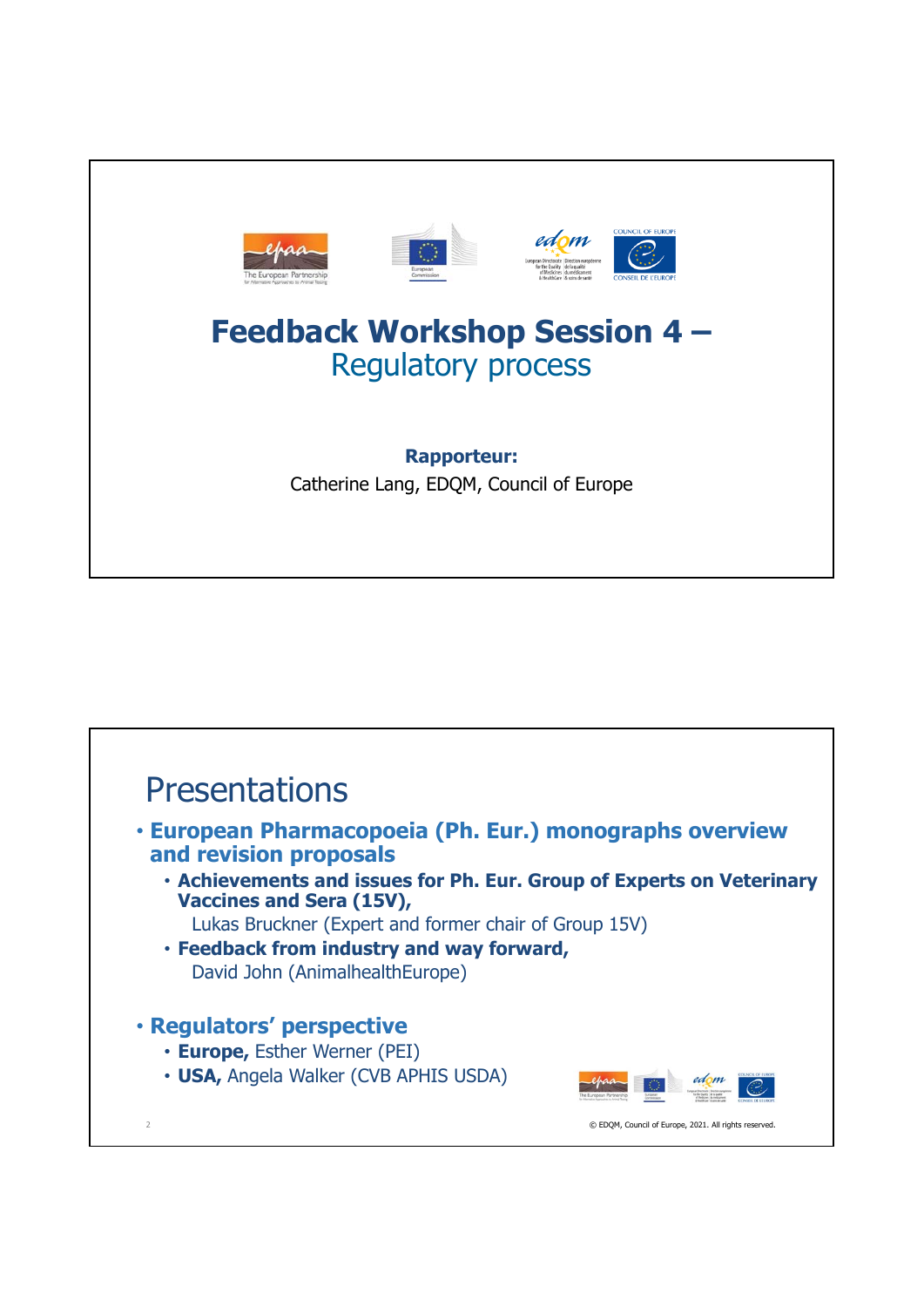## Summary (1) • **Conclusions drawn for Clostridium septicum in EDQM BSP 130**  revised Ph. Eur. monograph 0364 published in **Pharmeuropa 32.3** (public enquiry until Sept. 2020) • Proposals

- **Residual toxicity** (in process)
- **Antigen content** (*in process*), any suitable in vitro method (TCP preferred because functional) -<br>New test to monitor consistency of production to replace mice by suitable cell cultures (e.g. Vero<br>cells) in the Minimum L
- **Residual toxicity of the final product** (performed in mice) deleted
- **Batch potency test**: several *in vitro* tests are available and should therefore be used (no animal test anymore)
- **Identification** using animals deleted to encourage manufacturers to use in vitro methods

Group 15V revised Ph. Eur. monograph 0363 & 0362 Clostridium perfringens and Clostridium novyi<br>(type B) vaccines in the same way

because BSP130 considered as "proof of concept".



3 © EDQM, Council of Europe, 2021. All rights reserved.

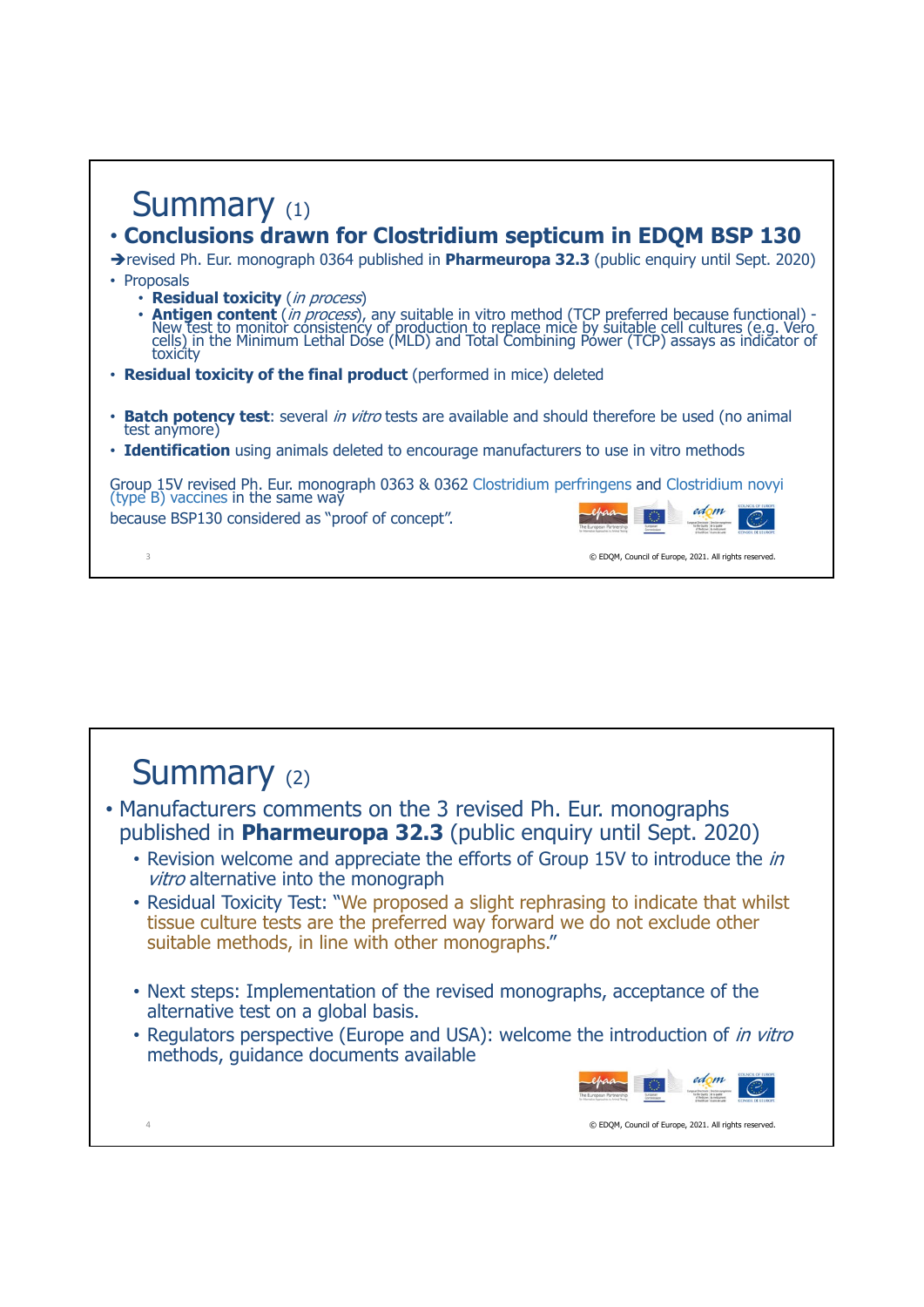## **Challenges** • Resources needed to switch to *in vitro* methods (development, validation) • Communication with the Competent Authority at an early stage • For multicomponent cytotoxic vaccines, the replacement of mice by cells should ultimately be validated for **all** cytotoxic components (and not only for 1 or 2 components) • In vivo and in vitro methods have to be run in parallel for some time • Variations to be submitted • Acceptance of *in vitro* alternatives globally edom 5 © EDQM, Council of Europe, 2021. All rights reserved.

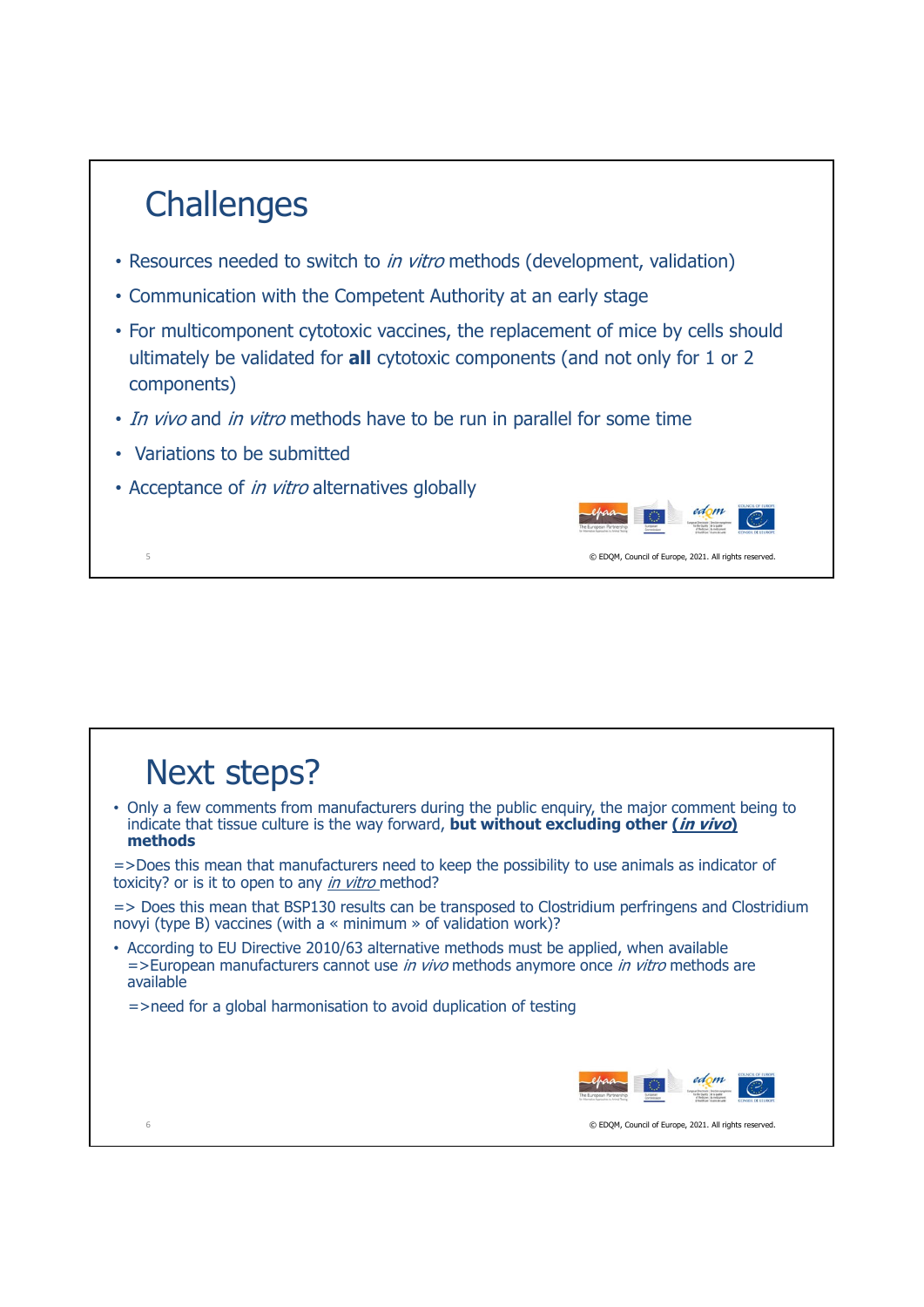

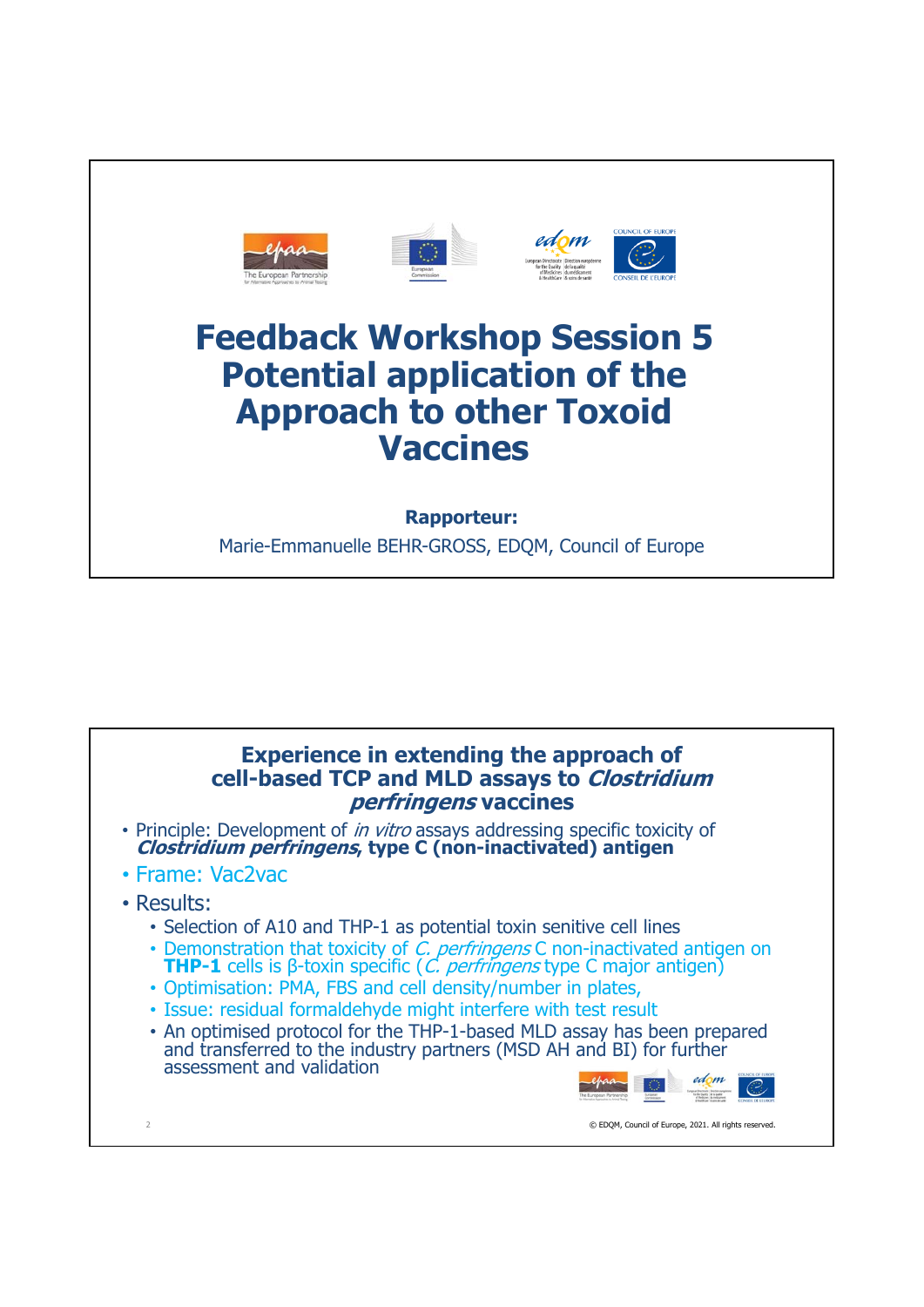## **Experience in extending the approach of cell-based TCP and MLD assays to different Clostridium vaccines**

- Principle: To develop, validate and implement toxicity assays replacing the control animal tests routinely performed within QC laboratories for C. perfringens D, C. chauvoei, C. septicum and C. novyi antigens
- Frame: Company developed these projects independently
- Results:
- MDCK cells are widely established to be sensitive to epsilon toxin, from C. Perf. D.
- Vero cells previously demonstrate sensitivity to C. septicum and C. novyi antigens.
- MDCK selected as sensitive cell line for C. chauvoei (need for replacement of mouse and guinea pig tests), **specificity checked**
- Full in house validation performed for toxin and toxoid tests (intermediate precision, robustness, repeatability, inter-operator variability, …)



3 © EDQM, Council of Europe, 2021. All rights reserved.